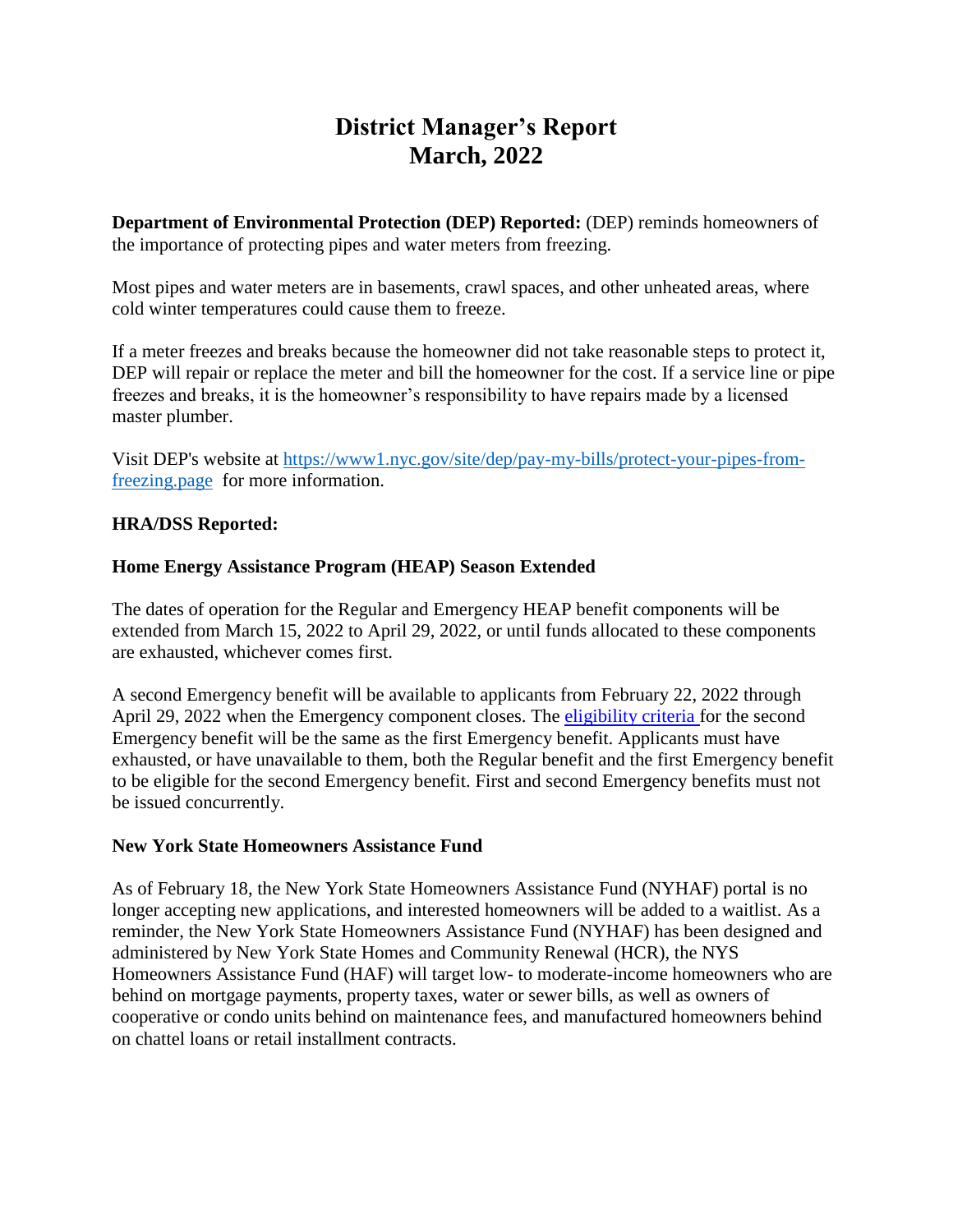Those who qualify can receive financial assistance to catch up on missed housing payments, reduce mortgage debt to make monthly mortgage payments more affordable, and receive up to six months of future housing payments.

Eligible applicants must have household incomes at or below 100 percent of the Area Median Income (AMI) and must be at least 30 days delinquent on monthly housing payments for their primary residence. Awards will be capped at \$50,000 per household. Assistance will be structured as a five-year, non-interest, non-amortizing forgivable loan. If the homeowner remains in the home for a period of five years, the loan will be fully forgiven

Learn more at [https://hcr.ny.gov/homeowners.](https://hcr.ny.gov/homeowners) Apply at [www.nyhomeownerfund.org](http://www.nyhomeownerfund.org/) or call 1-844-77-NYHAF (a sole-purpose call center with live operators who speak multiple languages) to apply.

#### **One Shot Deal – Clarification of ERAP Application Requirement**

Applicants for One Shot Deal/Emergency Grants for rent arrears are no longer required to apply for ERAP to be eligible for a grant from HRA. This does not change with the re-opening of the ERAP portal. However, individuals who applied before the ERAP portal initially closed on 11/14/2021, and are still pending a State determination, must have that determination rendered before HRA is able to provide assistance for rent arrears.

# **Office of Child Support Services - Updates**

Referral appointments for Cash Assistance cases have resumed and negative case actions may be taken if the client doesn't comply with their appointment. All appointments will be conducted over the telephone. OCSS staff will make two attempts to reach the client by telephone to conduct the appointment.

Negative case actions MAY be taken if a client received the "Avoid a Reduction in Your Benefits – Complete Your Child Support Application Today" notice and does not return their Referral for Child Support Services form. Reminder notices are sent to clients who don't return the form and/or comply with a telephone interview.

# **Department of Health and Mental Hygiene Reported: NYC Vaccine Updates**

# **Home Delivered COVID Antiviral Medication**

The City has begun [free home delivery](https://abcnews.go.com/Health/york-city-offer-free-home-delivery-covid-19/story?id=82577870) -- as long as there is a prescription-- of oral antiviral pills Paxlovid (made by Pfizer), and Molnupiravir (by Merck), via Alto Pharmacy, a medication provider which has partnered with the City. Since supplies of the new drugs are extremely limited, deliveries will be prioritized to those who test positive and considered to be at higher risk for COVID.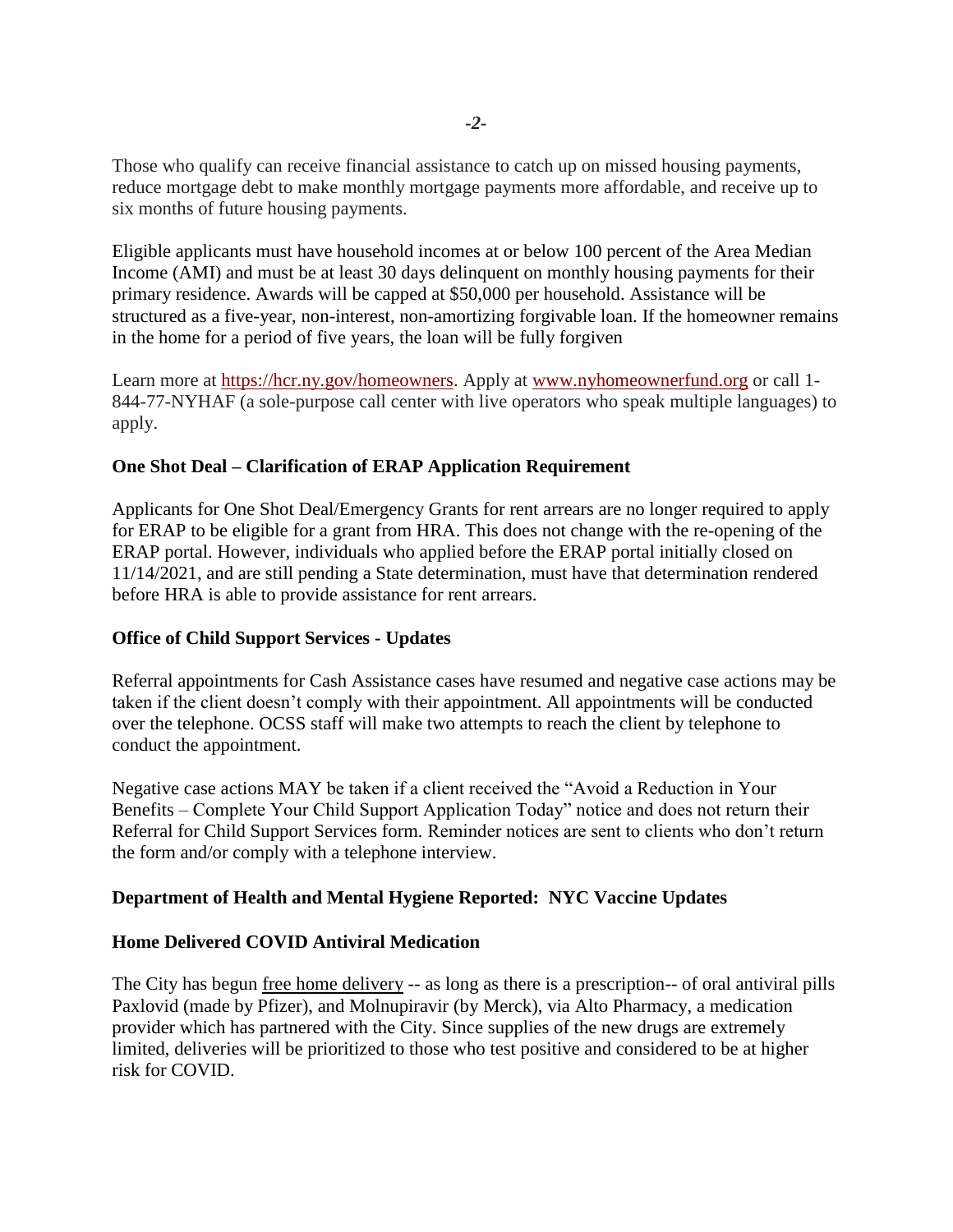Those who have tested positive and are otherwise qualified can visit [Virtual ExpressCare](https://expresscare.nyc/) for a phone or video visit, or call 212-COVID19 (212-268-4319) and press 9.

# **NYS MASK UPDATE : MASKS STILL MANDATORY**

Masks are still required in public transportation, healthcare and other congregate settings There has been no change to the City childcare mask policy; theHealth [Commissioner's](https://www1.nyc.gov/assets/doh/downloads/pdf/covid/vaccination-face-coverings-child-care-early-intervention.pdf) [order](https://www1.nyc.gov/assets/doh/downloads/pdf/covid/vaccination-face-coverings-child-care-early-intervention.pdf) from November still stands.

Protecting the health and safety of our youngest New Yorkers is paramount. Children under 5 years of age are not yet eligible to be vaccinated and it is difficult to ensure distancing in child care settings.

Per our new COVID Alert system, masking in child care setting is time-limited and will be lifted six weeks after vaccines for this age group are made available by the federal government. This measure is needed to protect children, in lieu of vaccination, as rates of hospitalization for those under 5 have been at least double compared to children in other age groups in recent weeks.

<https://github.com/nychealth/coronavirus-data/blob/master/trends/weekly-hosp-rate-age.csv>

# **MASKS NOW OPTIONAL**

Masks are now options at K-12 schools for students and staff, regardless of vaccination status. Businesses may choose to leave mask requirements in place

# **KEY TO NYC UPDATE**

The Mayor announced that Key to NYC will end on Monday 3/7. This means that proof of vaccine will no longer be required for indoor dining, entertainment, or fitness. The vaccination requirements for private employers, childcare, high risk extracurricular activities, and City staff are all still in place.

# **COVID-19 Vaccination Information**

Vaccination sites can be found at [nyc.gov/vaccinefinder](https://vaccinefinder.nyc.gov/) or by calling 877-VAX4-NYC. New Yorkers can also text their ZIP code to 438829 to receive information on vaccination sites near them, including what age groups can be served at each site.

For more information about vaccines and the vaccines for children, families can go to [nyc.gov/covidvaccine](https://www1.nyc.gov/site/doh/covid/covid-19-vaccines.page) and see this **[FAQ](https://www1.nyc.gov/assets/doh/downloads/pdf/covid/covid-19-vaccine-youth-sites-flyer.pdf)**, or call 212-COVID19 with questions about the vaccine.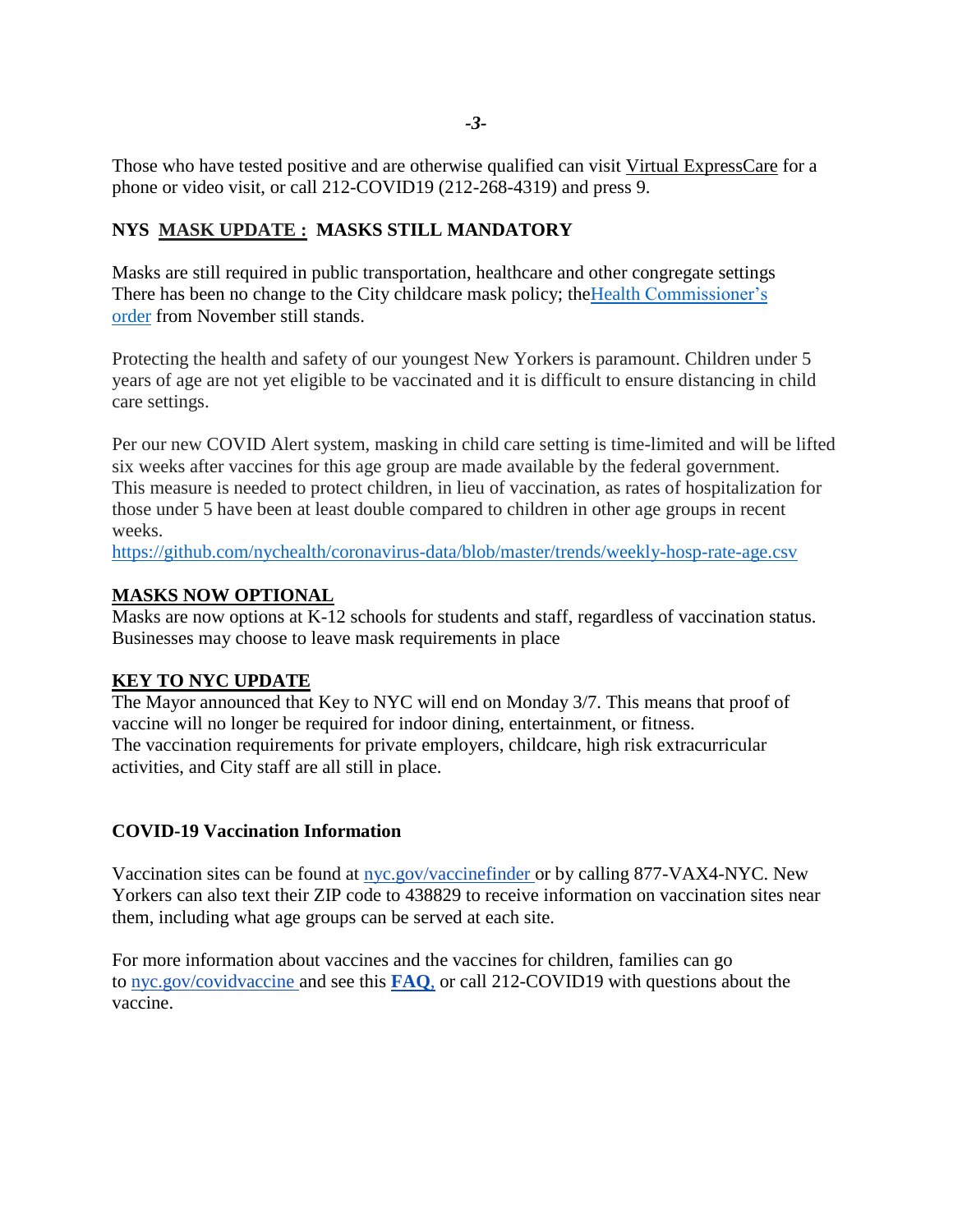#### **In-home COVID-19 vaccinations**

NYC also offers in-home COVID-19 vaccinations to any city resident who requests one. Schedule your appointment today for your in-home vaccination by filling out this form: [https://forms.cityofnewyork.us/f/home](https://click.everyaction.com/k/41967819/331091896/1782594773?nvep=ew0KICAiVGVuYW50VXJpIjogIm5ncHZhbjovL3Zhbi9FQS9FQTAwNi8xLzg2OTc2IiwNCiAgIkRpc3RyaWJ1dGlvblVuaXF1ZUlkIjogImIwNjE5Yjk1LTA5OTEtZWMxMS1hNTA3LTI4MTg3OGI4M2Q4YSIsDQogICJFbWFpbEFkZHJlc3MiOiAiZXByaW5jZUBjYjltLm9yZyINCn0%3D&hmac=h0OXCztI14ve0xc9BZkp2JWBwu-1IwA2XV3yTNb2gtk=&emci=66173915-da90-ec11-a507-281878b83d8a&emdi=b0619b95-0991-ec11-a507-281878b83d8a&ceid=4284574)

#### **COVID-19 Vaccination Record Card or need verification**

If you are fully vaccinated but lost your COVID-19 Vaccination Record Card or need verification of your vaccine status, you can request a copy of your COVID-19 vaccination record. [Go here for more information:](https://click.everyaction.com/k/41967820/331091897/-1532471893?nvep=ew0KICAiVGVuYW50VXJpIjogIm5ncHZhbjovL3Zhbi9FQS9FQTAwNi8xLzg2OTc2IiwNCiAgIkRpc3RyaWJ1dGlvblVuaXF1ZUlkIjogImIwNjE5Yjk1LTA5OTEtZWMxMS1hNTA3LTI4MTg3OGI4M2Q4YSIsDQogICJFbWFpbEFkZHJlc3MiOiAiZXByaW5jZUBjYjltLm9yZyINCn0%3D&hmac=h0OXCztI14ve0xc9BZkp2JWBwu-1IwA2XV3yTNb2gtk=&emci=66173915-da90-ec11-a507-281878b83d8a&emdi=b0619b95-0991-ec11-a507-281878b83d8a&ceid=4284574) [https://www1.nyc.gov/site/doh/services/cir-parents](https://www1.nyc.gov/site/doh/services/cir-parents-guardians.page?emci=66173915-da90-ec11-a507-281878b83d8a&emdi=b0619b95-0991-ec11-a507-281878b83d8a&ceid=4284574)[guardians.page?emci=66173915-da90-ec11-a507-281878b83d8a&emdi=b0619b95-0991-ec11](https://www1.nyc.gov/site/doh/services/cir-parents-guardians.page?emci=66173915-da90-ec11-a507-281878b83d8a&emdi=b0619b95-0991-ec11-a507-281878b83d8a&ceid=4284574) [a507-281878b83d8a&ceid=4284574](https://www1.nyc.gov/site/doh/services/cir-parents-guardians.page?emci=66173915-da90-ec11-a507-281878b83d8a&emdi=b0619b95-0991-ec11-a507-281878b83d8a&ceid=4284574)

**MTA Reported:** To encourage New Yorkers to get back on subways, buses, and trains, and to reduce the cost and worry surrounding everyday travel, the Metropolitan Transportation Authority (MTA) has announced a pilot fare program that is more affordable, more flexible and more fair.

The new NYC Transit promotional fare structures took effect on February 28, and the new LIRR and Metro-North promotional fare structures took effect March 1. The pilot will last for at least four months.

**Fair Fares NYC** Fair Fares NYC subway and bus discount customers use a Fair Fares NYC MetroCard. All Fair Fares NYC MetroCards come ready to have time and/or value added. When you add time to your Fair Fares NYC MetroCard, you will be charged half the current price for the 7-Day (Weekly) or 30-Day (Monthly) Unlimited Ride options. When you add value, you will choose the amount you add to your card and half the current fare will be deducted for each swipe. For more information and to Check your eligibility for Fair Fares NYC click [Here](https://click.everyaction.com/k/41967810/331091887/120768544?nvep=ew0KICAiVGVuYW50VXJpIjogIm5ncHZhbjovL3Zhbi9FQS9FQTAwNi8xLzg2OTc2IiwNCiAgIkRpc3RyaWJ1dGlvblVuaXF1ZUlkIjogImIwNjE5Yjk1LTA5OTEtZWMxMS1hNTA3LTI4MTg3OGI4M2Q4YSIsDQogICJFbWFpbEFkZHJlc3MiOiAiZXByaW5jZUBjYjltLm9yZyINCn0%3D&hmac=h0OXCztI14ve0xc9BZkp2JWBwu-1IwA2XV3yTNb2gtk=&emci=66173915-da90-ec11-a507-281878b83d8a&emdi=b0619b95-0991-ec11-a507-281878b83d8a&ceid=4284574)

# **Fare Capping Pilot for New York City Transit – Free Unlimited Rides Achieved After 12 OMNY Taps Automatically, Monday Through Sunday**

The best weekly fare will be available to all riders who tap with OMNY, without the burden of pre-paying for the week, or having to track their progress.

OMNY's technology provides enhanced flexibility to subway, local bus, and Staten Island Railway customers, so they can start accumulating the benefits weekly without having to sign up. Anybody with a device or contactless card can start tapping their way to free rides as long as they use the same device or card each time.

Customers who tap and go with OMNY will be charged the standard \$2.75 pay-per-ride fare for their first 12 trips starting every Monday. Any trips after that through the following Sunday would be free.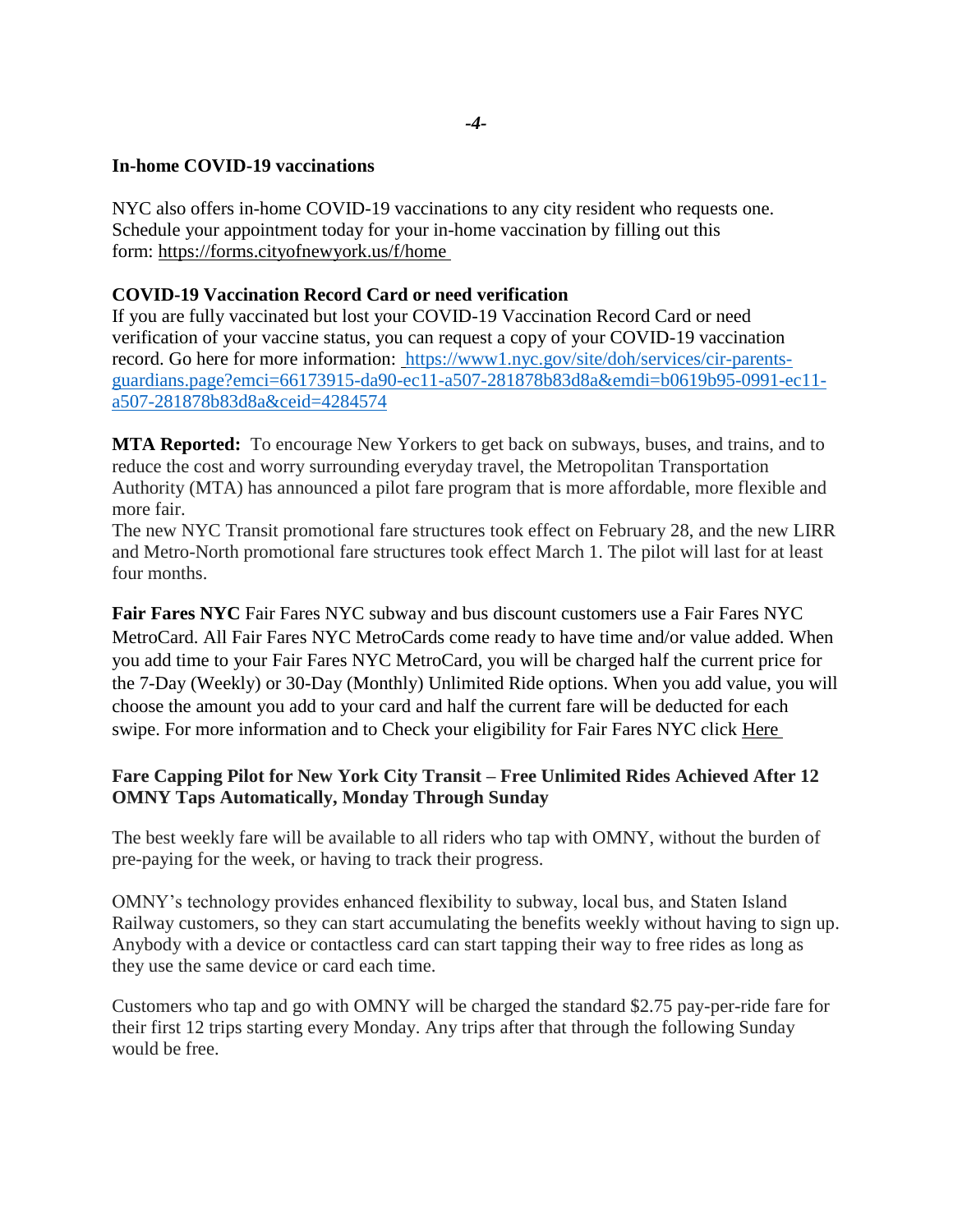As a result, no OMNY customer would pay more than \$33.00 per week, which is the current price of a seven-day unlimited-ride MetroCard. This way customers receive the benefits of a seven-day unlimited-ride card without having to decide to pay upfront.

Free transfers between subways and buses will continue to be offered to all customers under this pilot. Two-part trips that are linked by a free transfer between subway and bus are considered one trip toward the 12 needed to reach the free-fare threshold each week.

#### **Did You Know:**

**Manhattan Community Board No. 9 is holding a PUBLIC HEARING on the Mayor's Preliminary Budget (**Agency Responses to Community Board No. 9's FY 2023 Budget Requests), on Monday, March 14<sup>th</sup>, 2022, at 6:30 p.m.... Please register in advance for Public Hearing at <https://zoom.us/meeting/register/tJUuf-2pqjwsHdepQ4B2L75ruMH4yFuKcszr>

**It is illegal for someone to pressure or force you to leave your home**. Call 311 and ask for the Tenant Helpline to learn more about your rights. Go to the [Mayor's Office to Protect Tenant](https://click.everyaction.com/k/41967815/331091892/-639089575?nvep=ew0KICAiVGVuYW50VXJpIjogIm5ncHZhbjovL3Zhbi9FQS9FQTAwNi8xLzg2OTc2IiwNCiAgIkRpc3RyaWJ1dGlvblVuaXF1ZUlkIjogImIwNjE5Yjk1LTA5OTEtZWMxMS1hNTA3LTI4MTg3OGI4M2Q4YSIsDQogICJFbWFpbEFkZHJlc3MiOiAiZXByaW5jZUBjYjltLm9yZyINCn0%3D&hmac=h0OXCztI14ve0xc9BZkp2JWBwu-1IwA2XV3yTNb2gtk=&emci=66173915-da90-ec11-a507-281878b83d8a&emdi=b0619b95-0991-ec11-a507-281878b83d8a&ceid=4284574) site to learn more.

#### **Changes to tax credits mean more money for New Yorkers when they file!**

Earned Income Tax Credit. Child Tax Credit. Child and Dependent Care Credit. Claiming even one could return thousands of dollars to families and individuals in 2022. NYC Department of Consumer and Worker Protection (DCWP) is excited to coordinate the City's Annual Tax Season Initiative. We're even more excited to collaborate with you to help For more information about NYC Free Tax Prep services and eligibility for tax credits, visit [nyc.gov/taxprep.](https://click.everyaction.com/k/41967812/331091889/-1500705495?nvep=ew0KICAiVGVuYW50VXJpIjogIm5ncHZhbjovL3Zhbi9FQS9FQTAwNi8xLzg2OTc2IiwNCiAgIkRpc3RyaWJ1dGlvblVuaXF1ZUlkIjogImIwNjE5Yjk1LTA5OTEtZWMxMS1hNTA3LTI4MTg3OGI4M2Q4YSIsDQogICJFbWFpbEFkZHJlc3MiOiAiZXByaW5jZUBjYjltLm9yZyINCn0%3D&hmac=h0OXCztI14ve0xc9BZkp2JWBwu-1IwA2XV3yTNb2gtk=&emci=66173915-da90-ec11-a507-281878b83d8a&emdi=b0619b95-0991-ec11-a507-281878b83d8a&ceid=4284574)

Eligible New Yorkers use [NYC Free Tax Prep](https://click.everyaction.com/k/41967813/331091890/-1500705495?nvep=ew0KICAiVGVuYW50VXJpIjogIm5ncHZhbjovL3Zhbi9FQS9FQTAwNi8xLzg2OTc2IiwNCiAgIkRpc3RyaWJ1dGlvblVuaXF1ZUlkIjogImIwNjE5Yjk1LTA5OTEtZWMxMS1hNTA3LTI4MTg3OGI4M2Q4YSIsDQogICJFbWFpbEFkZHJlc3MiOiAiZXByaW5jZUBjYjltLm9yZyINCn0%3D&hmac=h0OXCztI14ve0xc9BZkp2JWBwu-1IwA2XV3yTNb2gtk=&emci=66173915-da90-ec11-a507-281878b83d8a&emdi=b0619b95-0991-ec11-a507-281878b83d8a&ceid=4284574) to file for free and keep their whole refund.

#### **NYC Department of Consumer and Worker Protection (DCWP) Reported:**

NYC Paid Safe and Sick leave is covered for all workers who:

- seek diagnosis or treatment of an illness, injury, or health condition;
- are sick, including from side effects of the COVID-19 vaccine;
- have to take kids to get the COVID-19 vaccine;
- need preventive care;
- have to quarantine;
- seek safety because of domestic violence, unwanted sexual contact, stalking, or human trafficking; or have to care for a family member for the reasons above.

For more information about the NYC Paid Safe and Sick Leave Law or to file a complaint, visit [nyc.gov/workers.](https://click.everyaction.com/k/40922102/326540390/1461469612?nvep=ew0KICAiVGVuYW50VXJpIjogIm5ncHZhbjovL3Zhbi9FQS9FQTAwNi8xLzg2OTc2IiwNCiAgIkRpc3RyaWJ1dGlvblVuaXF1ZUlkIjogIjg4NWRkZTg2LWY2N2EtZWMxMS05NGY2LWM4OTY2NTBkNDQ0MiIsDQogICJFbWFpbEFkZHJlc3MiOiAiZXByaW5jZUBjYjltLm9yZyINCn0%3D&hmac=0Lgcl9dyeB-Zmp0szJsD_0Tkp2TlziO75IKvVVpO0y4=&emci=d07252f3-3c7a-ec11-94f6-c896650d4442&emdi=885dde86-f67a-ec11-94f6-c896650d4442&ceid=4284574)